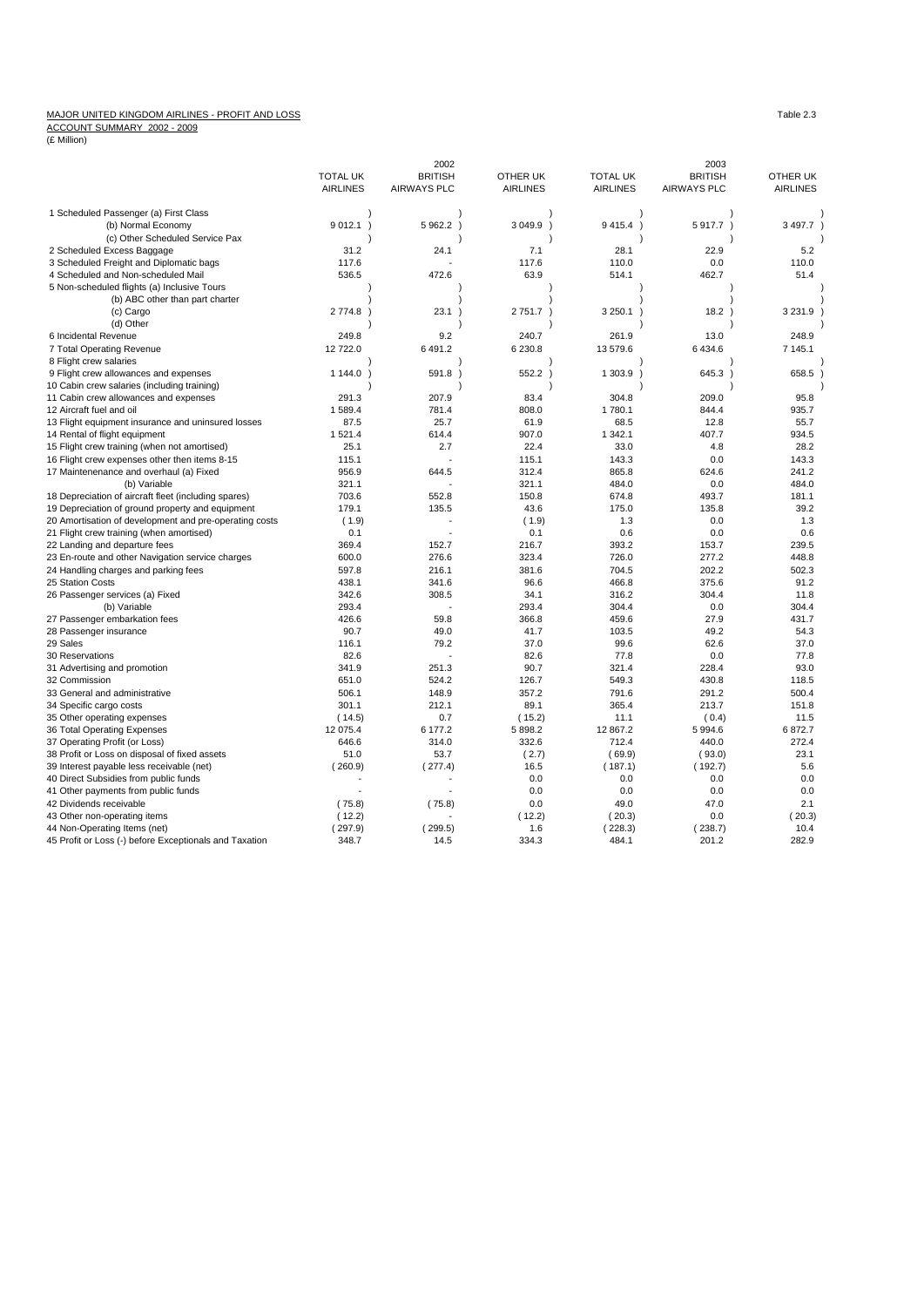## MAJOR UNITED KINGDOM AIRLINES - PROFIT AND LOSS Table 2.3

ACCOUNT SUMMARY 2002 - 2009

(£ Million)

|                                                        |                 | 2006               |                 |                           | 2007               |                 |
|--------------------------------------------------------|-----------------|--------------------|-----------------|---------------------------|--------------------|-----------------|
|                                                        | <b>TOTAL UK</b> | <b>BRITISH</b>     | OTHER UK        | <b>TOTAL UK</b>           | <b>BRITISH</b>     | OTHER UK        |
|                                                        | <b>AIRLINES</b> | <b>AIRWAYS PLC</b> | <b>AIRLINES</b> | <b>AIRLINES</b>           | <b>AIRWAYS PLC</b> | <b>AIRLINES</b> |
| 1 Scheduled Passenger (a) First Class                  |                 |                    |                 |                           |                    |                 |
| (b) Normal Economy                                     | 12 079.9        | 7 128.2 )          | 4 951.6 )       | 12 854.6<br>$\rightarrow$ | 7 417.5 )          | 5 4 3 7.1       |
| (c) Other Scheduled Service Pax                        |                 |                    |                 |                           |                    |                 |
| 2 Scheduled Excess Baggage                             | 51.6            | 18.3               | 33.4            | 67.9                      | 23.1               | 44.8            |
| 3 Scheduled Freight and Diplomatic bags                | 204.1           |                    | 204.1           | 188.7                     | 0.0                | 188.7           |
| 4 Scheduled and Non-scheduled Mail                     | 499.0           | 448.9              | 50.1            | 492.9                     | 433.5              | 59.4            |
| 5 Non-scheduled flights (a) Inclusive Tours            |                 |                    |                 |                           |                    |                 |
| (b) ABC other than part charter                        |                 |                    |                 |                           |                    |                 |
| (c) Cargo                                              | 3 3 5 7.2       | 1.8                | 3 3 5 5 . 4     | 3 0 38.0                  | 1.9                | 3 0 3 6.2       |
| (d) Other                                              |                 |                    |                 |                           |                    |                 |
| 6 Incidental Revenue                                   | 441.4           | 12.6               | 428.8           | 572.2                     | 14.6               | 557.6           |
| 7 Total Operating Revenue                              | 16 633.2        | 7 609.8            | 9 0 23.5        | 17 214.2                  | 7890.6             | 9 3 23.6        |
| 8 Flight crew salaries                                 |                 |                    |                 |                           |                    |                 |
| 9 Flight crew allowances and expenses                  | 1 556.4         | 784.1              | 772.3<br>-1     | $1651.7$ )                | 779.0 )            | 872.7           |
| 10 Cabin crew salaries (including training)            |                 |                    |                 |                           |                    |                 |
| 11 Cabin crew allowances and expenses                  | 371.1           | 232.1              | 139.0           | 384.1                     | 243.9              | 140.3           |
|                                                        | 3 985.3         | 1856.9             |                 | 4 300.7                   | 1 982.1            |                 |
| 12 Aircraft fuel and oil                               |                 |                    | 2 1 2 8.5       |                           |                    | 2 3 1 8.6       |
| 13 Flight equipment insurance and uninsured losses     | 46.2            | 10.8               | 35.4            | 30.8                      | 4.2                | 26.6            |
| 14 Rental of flight equipment                          | 1 1 5 7 . 5     | 281.5              | 876.0           | 1 137.9                   | 274.2              | 863.7           |
| 15 Flight crew training (when not amortised)           | 43.3            | 8.6                | 34.7            | 49.2                      | 9.3                | 40.0            |
| 16 Flight crew expenses other then items 8-15          | 125.2           |                    | 125.2           | 64.8                      | 0.0                | 64.8            |
| 17 Maintenenance and overhaul (a) Fixed                | 815.1           | 553.6              | 261.5           | 918.3                     | 564.7              | 353.6           |
| (b) Variable                                           | 509.8           |                    | 509.8           | 487.8                     | 0.0                | 487.8           |
| 18 Depreciation of aircraft fleet (including spares)   | 711.1           | 536.0              | 175.1           | 704.9                     | 527.7              | 177.1           |
| 19 Depreciation of ground property and equipment       | 198.3           | 158.7              | 39.6            | 183.0                     | 144.4              | 38.5            |
| 20 Amortisation of development and pre-operating costs | 4.6             |                    | 4.6             | 4.4                       | 0.0                | 4.4             |
| 21 Flight crew training (when amortised)               |                 |                    | 0.0             | 0.2                       | 0.0                | 0.2             |
| 22 Landing and departure fees                          | 465.0           | 167.4              | 297.6           | 476.6                     | 171.3              | 305.3           |
| 23 En-route and other Navigation service charges       | 842.9           | 301.2              | 541.8           | 860.2                     | 312.0              | 548.2           |
| 24 Handling charges and parking fees                   | 792.9           | 212.7              | 580.2           | 792.0                     | 223.7              | 568.3           |
| 25 Station Costs                                       | 583.4           | 457.6              | 125.8           | 620.5                     | 495.7              | 124.7           |
| 26 Passenger services (a) Fixed                        | 363.8           | 319.6              | 44.2            | 373.4                     | 338.0              | 35.4            |
| (b) Variable                                           | 264.3           |                    | 264.3           | 272.0                     | 0.0                | 272.0           |
| 27 Passenger embarkation fees                          | 532.2           | 18.4               | 513.8           | 570.3                     | 12.7               | 557.7           |
| 28 Passenger insurance                                 | 60.3            | 31.3               | 29.0            | 63.1                      | 41.5               | 21.7            |
| 29 Sales                                               | 82.7            | 37.6               | 45.2            | 100.2                     | 53.3               | 46.8            |
| 30 Reservations                                        | 64.1            |                    | 64.1            | 65.9                      | 0.0                | 65.9            |
| 31 Advertising and promotion                           | 272.2           | 135.7              | 136.5           | 243.2                     | 98.2               | 145.1           |
| 32 Commission                                          | 396.7           | 301.5              | 95.2            | 363.2                     | 271.7              | 91.5            |
| 33 General and administrative                          | 995.6           | 552.6              | 443.0           | 893.1                     | 431.3              | 461.8           |
| 34 Specific cargo costs                                | 154.0           | 87.3               | 66.7            | 119.3                     | 51.8               | 67.5            |
| 35 Other operating expenses                            | 231.6           | 3.5                | 228.1           | 509.5                     | (1.6)              | 511.1           |
| 36 Total Operating Expenses                            | 15 625.7        | 7 048.6            | 8577.1          | 16 240.2                  | 7 0 29.3           | 9 211.0         |
| 37 Operating Profit (or Loss)                          | 1 007.5         | 561.1              | 446.4           | 974.0                     | 861.3              | 112.7           |
| 38 Profit or Loss on disposal of fixed assets          | (20.3)          | (25.4)             | 5.1             | 24.8                      | 15.4               | 9.4             |
| 39 Interest payable less receivable (net)              | (83.8)          | (104.0)            | 20.2            | (161.0)                   | (190.2)            | 29.2            |
| 40 Direct Subsidies from public funds                  | 0.3             |                    | 0.3             | 0.0                       | 0.0                | 0.0             |
| 41 Other payments from public funds                    |                 |                    | 0.0             | 0.0                       | 0.0                | 0.0             |
| 42 Dividends receivable                                | (255.5)         | (255.5)            | 0.0             | 1.4                       | 1.5                | (0.1)           |
| 43 Other non-operating items                           | (40.3)          | (31.3)             | (9.1)           | 108.0                     | 82.3               | 25.6            |
| 44 Non-Operating Items (net)                           | (399.7)         | (416.2)            | 16.5            | (26.9)                    | (91.0)             | 64.1            |
| 45 Profit or Loss (-) before Exceptionals and Taxation | 607.8           | 145.0              | 462.9           | 947.1                     | 770.3              | 176.8           |
|                                                        |                 |                    |                 |                           |                    |                 |

NOTES<br>2002 - Go Fly Ltd financial report covers a 4 month period<br>2003 - Monarch Airlines report covers a 18 month period.<br>2003 - Virgin Atlantic Airways Ltd report covers a 10 month period<br>2004 - BMI British Midland includ

2004 - My Travel Airways Ltd report covers a 13 month period<br>2005 - Astraeus Ltd report covers a 13 month period.<br>2006 - Astraeus Ltd report covers a 13 month period.<br>2007 - First Choice Airways Ltd report covers a 11 mont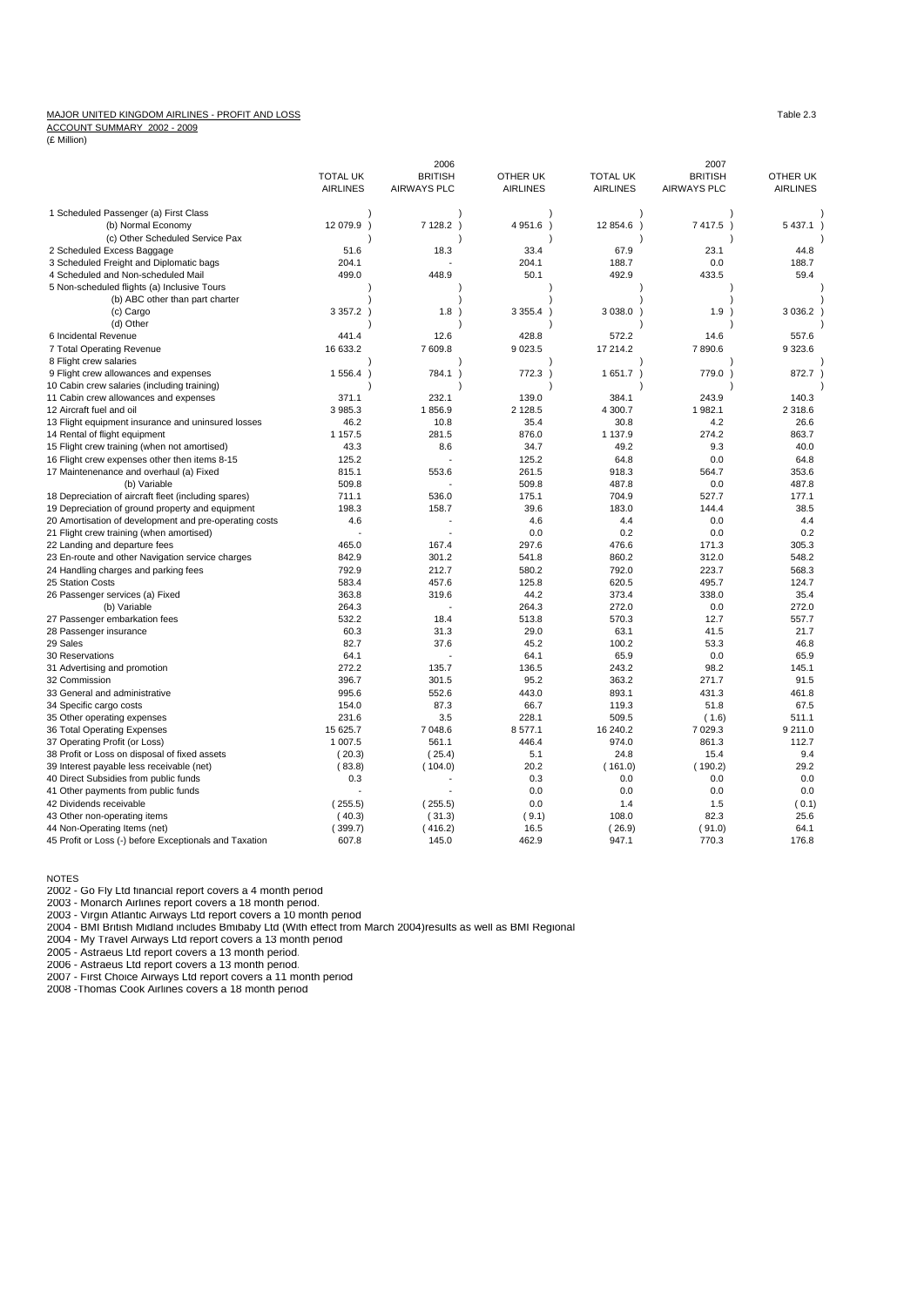|                      | 2004               |                    |                         | 2005                    |                 |
|----------------------|--------------------|--------------------|-------------------------|-------------------------|-----------------|
| <b>TOTAL UK</b>      | <b>BRITISH</b>     | OTHER UK           | <b>TOTAL UK</b>         | <b>BRITISH</b>          | OTHER UK        |
| <b>AIRLINES</b>      | <b>AIRWAYS PLC</b> | <b>AIRLINES</b>    | <b>AIRLINES</b>         | <b>AIRWAYS PLC</b>      | <b>AIRLINES</b> |
|                      |                    |                    | $\lambda$               |                         |                 |
| 10 201.4 )<br>1      | 6 161.5            | 4 0 39.9 )         | 11 557.2 )<br>$\lambda$ | 6783.8)<br>$\lambda$    | 4 773.4 )       |
| 41.0                 | 17.4               | 23.5               | 37.2                    | 20.3                    | 17.0            |
| 131.9                | 0.0                | 131.9              | 177.1                   |                         | 177.1           |
| 501.4<br>$\lambda$   | 482.1              | 19.3               | 519.8<br>١              | 497.8                   | 22.1            |
|                      |                    |                    |                         |                         |                 |
| 3 248.6 )            | 7.3)               | 3 241.3 )          | 3 171.8 )               | $5.0$ )                 | 3 166.8 )       |
| 213.9                | 14.1               | 199.8              | 300.9                   | 17.5                    | 283.5           |
| 14 338.2<br>-        | 6682.5             | 7 655.7            | 15 764.1                | 7 3 2 4 . 3             | 8 4 3 9.9       |
| 1 405.1<br>$\lambda$ | 714.1<br>$\lambda$ | 691.0<br>$\lambda$ | 1520.9 )<br>١           | 744.5)<br>$\mathcal{E}$ | 776.4           |
| 317.6                | 209.8              | 107.9              | 344.9                   | 226.3                   | 118.6           |
| 2 153.1              | 1 0 36.2           | 1 117.0            | 3 2 5 5.9               | 1 508.2                 | 1747.7          |
| 55.1                 | 9.2                | 45.9               | 56.5                    | 13.7                    | 42.8            |
| 1 286.9              | 371.8              | 915.1              | 1 275.5                 | 336.1                   | 939.4           |
| 36.3                 | 1.5                | 34.8               | 45.0                    | 8.3                     | 36.7            |
| 310.7                | 0.0                | 310.7              | 322.0                   |                         | 322.0           |
| 873.5                | 616.3              | 257.2              | 818.6                   | 565.6                   | 252.9           |
| 511.4                | 0.0                | 511.4              | 528.4                   |                         | 528.4           |
| 657.8                | 478.4              | 179.5              | 711.6                   | 544.7                   | 166.9           |
| 172.8                | 138.9              | 33.8               | 173.5                   | 140.8                   | 32.8            |
| (0.1)                | 0.0                | (0.1)              | 6.7                     |                         | 6.7             |
| 4.3                  | 0.0                | 4.3                | 0.1                     |                         | 0.1             |
| 401.7                | 158.5              | 243.2              | 442.8                   | 165.7                   | 277.1           |
| 811.6                | 289.5              | 522.1              | 846.8                   | 299.7                   | 547.1           |
| 744.5                | 196.4              | 548.1              | 791.8                   | 208.2                   | 583.6           |
| 487.3                | 386.2              | 101.1              | 560.3                   | 450.2                   | 110.2           |
| 317.2                | 292.1              | 25.1               | 315.6                   | 294.2                   | 21.4            |
| 273.5                | 0.0                | 273.5              | 239.3                   |                         | 239.3           |
| 480.9                | 24.6               | 456.3              | 486.6                   | 20.9                    | 465.7           |
| 79.9                 | 41.0               | 38.9               | 74.4                    | 29.4                    | 44.9            |
| 92.0                 | 55.1               | 37.0               | 83.2                    | 40.3<br>÷,              | 42.9            |
| 86.0                 | 0.0                | 86.0               | 81.7                    |                         | 81.7            |
| 303.2<br>468.7       | 190.4<br>365.7     | 112.8<br>103.0     | 297.2<br>432.9          | 175.5<br>336.1          | 121.7<br>96.8   |
| 874.3                | 395.2              | 479.2              | 887.3                   | 427.5                   | 459.7           |
| 213.1                | 161.0              | 52.1               | 142.0                   | 87.3                    | 54.7            |
| (4.1)                | (0.8)              | (3.2)              | (18.0)                  | (8.1)                   | (9.9)           |
| 13 4 14.1            | 6 130.8            | 7 283.3            | 14 723.4                | 6615.2                  | 8 108.3         |
| 924.1                | 551.7              | 372.4              | 1 040.7                 | 709.1                   | 331.6           |
| (65.9)               | (68.6)             | 2.7                | 48.6                    | 51.2                    | (2.6)           |
| (190.1)              | (199.8)            | 9.7                | (179.5)                 | (203.7)                 | 24.2            |
| 0.0                  | 0.0                |                    |                         |                         |                 |
| 0.0                  | 0.0                |                    |                         | ÷,                      |                 |
| 39.0                 | 39.0               | 0.0                | 9.3                     | 9.3                     |                 |
| (33.7)               | 0.0                | (33.7)             | 5.0                     | 2.5                     | 2.5             |
| (250.7)              | (229.4)            | (21.3)             | (116.7)                 | (140.7)                 | 24.0            |
| 673.4                | 322.3              | 351.1              | 924.0                   | 568.4                   | 355.6           |